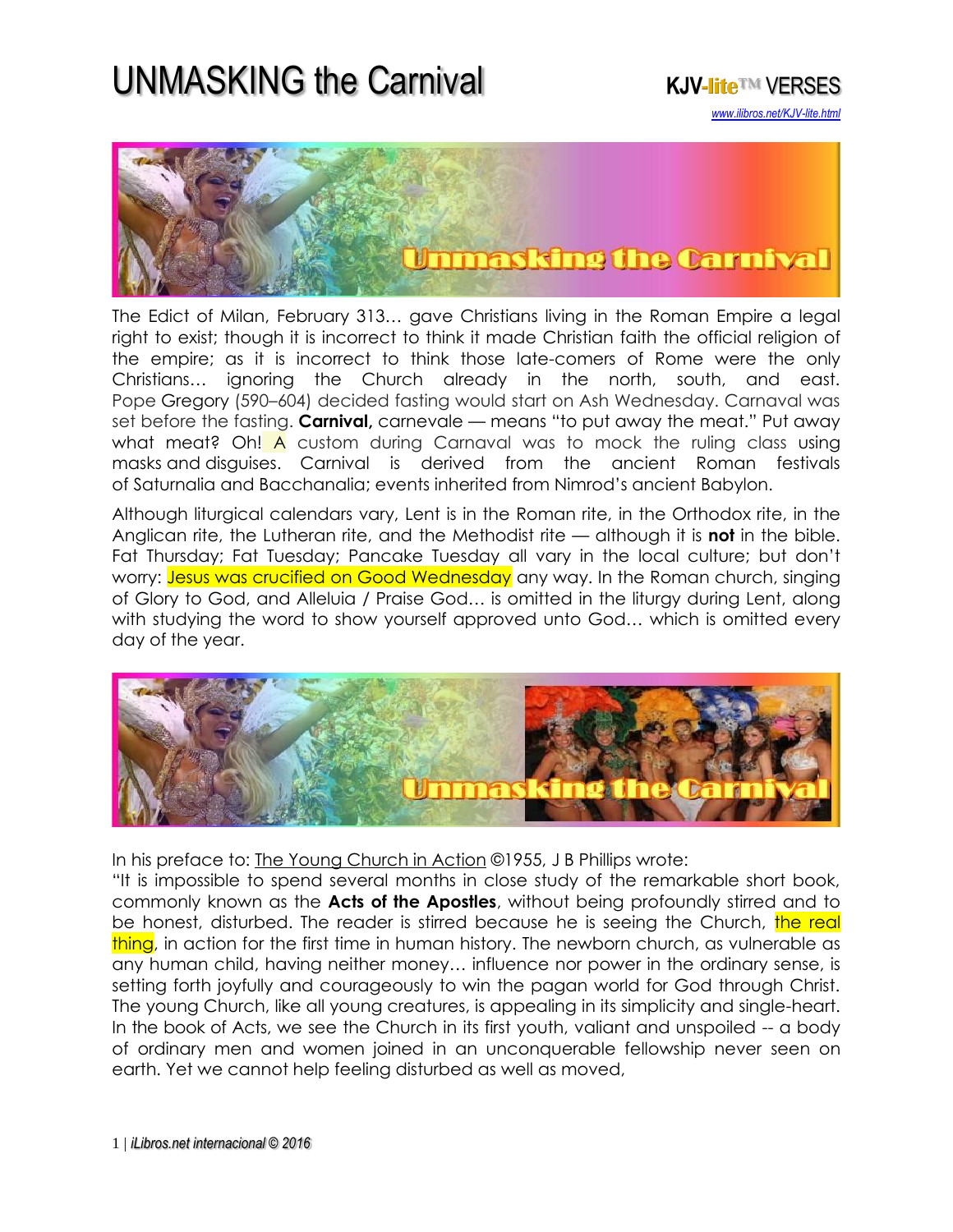## UNMASKING the Carnival **KJV-lite**™ VERSES



for this is the Church as it was meant to be, vigorous and flexible; these are the days before it ever became fat and short of breath through prosperity, or muscle-bound by over-organization. These men and women did not make "acts of faith," they believed; they did not "say their prayers," they really prayed. They did not hold conferences on psychosomatic medicine, they simply healed the sick.



But if they were uncomplicated and naive by modern standards we have regretfully to admit that they were open on the God-ward side in a way that is almost unknown today. No one can read the book of Acts without being convinced that there is Someone here at work besides mere human beings.

J B Phillips concludes: Perhaps because in their very simplicity, perhaps because of their readiness to believe, to obey, to give, to suffer, and if need be to die, the Spirit of God found what surely He must always be seeking - a fellowship of men and women so united in love and faith, that He can work in them and through them with the minimal hindrance. As a result, it is a matter of sober historical fact that never before has any small body of ordinary people so moved the world that their enemies could say, with tears of rage in their eyes, that these "have turned the world upside down"! (Acts 17:6) To the enemies of the early church of Acts, perhaps J B Phillips should have corrected them and said, didn't you mean: these have turned the world right side up?! After all, it is the creepy church, who loves the artificial traditions and it's pennies from parishioners, who again turned it all upside down.



## And I said, **What is it?**

And he said, This is a measuring container that goes forth. Moreover, this is their characteristic appearance… through all the earth. Behold, there was lifted up a cover of lead. And there sat a woman inside the measuring container. And he said, this is evil and he pushed her down inside the container and put the lead cover over the opening. Then I lifted up my eyes, and looked, and behold, there came two women / hopefully faithful and truth, with the wind in their wings -- [they had wings like the wings of](http://www.isa-net.org/pdf/ZECHARIAH5vs1.pdf)  [a stork: and they lifted up the measuring container between the earth and the heaven](http://www.isa-net.org/pdf/ZECHARIAH5vs1.pdf).